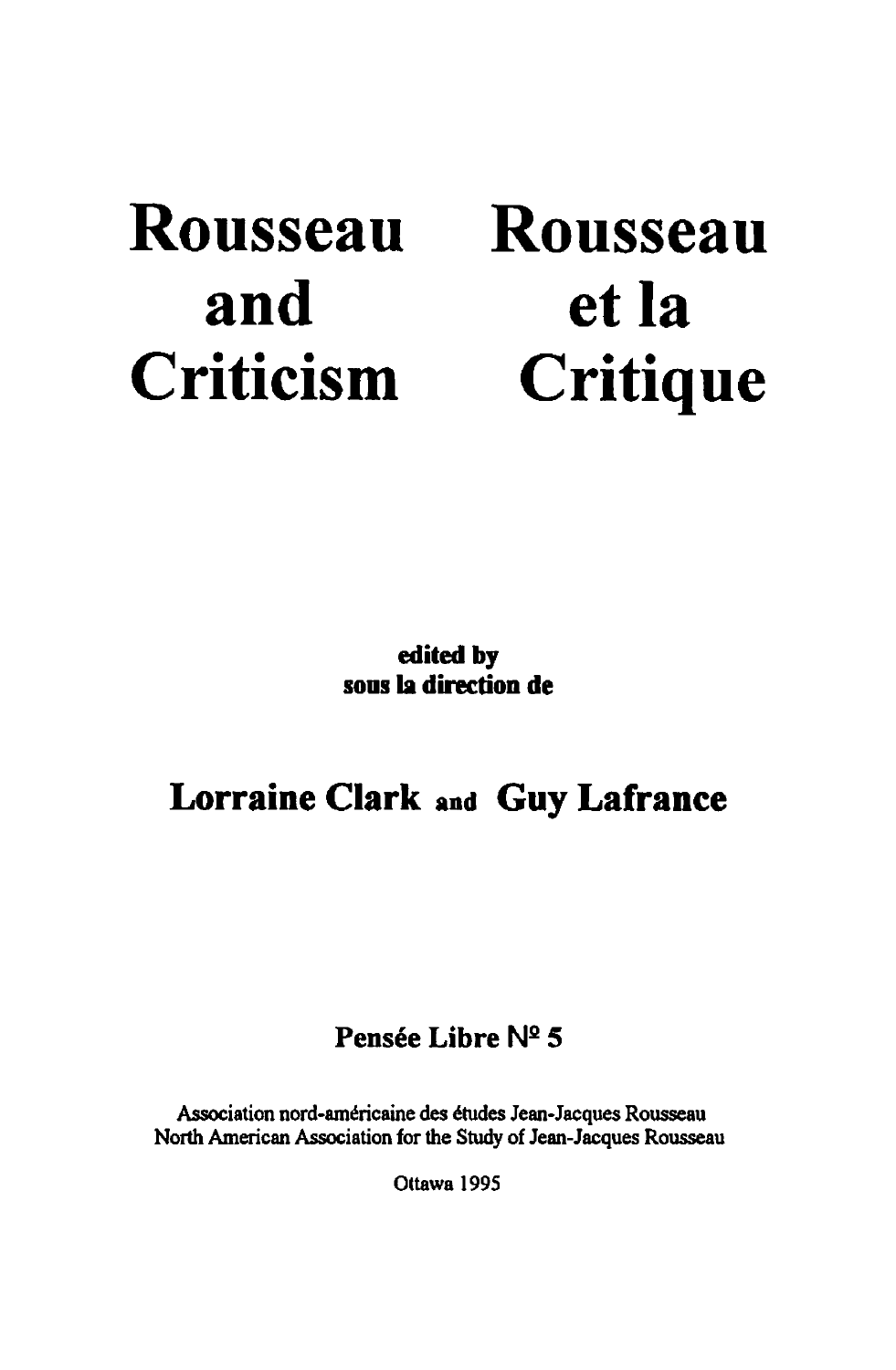#### **Rousseau's Critique Of Catharsis**

In 1757, the volume of Diderot's *Encyclopedie* appeared that contained the article on Geneva. This article, written by d'Alembert, suggested that Geneva would benefit if it overtumed its Calvinist ban on theater and established a playhouse. Rousseau, the celebrated expatriate citizen of Geneva, vehemently objected to the prospect of the introduction of an institution of the conupt culture of Paris into what he imagined as a preserve of cultural purity. Rousseau's response, in his *Letter to d'Alembert*, is a broad statement of his views on the relation between a society's culture and its political Iife. Within this context, however. we can find a more focused discussion of the art of theater. In this paper 1 will take up Rousseau's critique of a standard theory of theater. the theory of catharsis.

Rousseau criticizes catharsis in order to deny the possibility that. in a city like Geneva, theater might have the good effect of reinforcing citizens' desirable moral qualities. This possibility follows from Rousseau's premise that theater is a form of entertainment. Entertainments are meant to give pleasure; hence the theater will present plays which are pleasing to its audience--who would otherwise pay it no attention. But theater is also, of course, mimetic: it reflects back to its audience an image of themselves. These two factors, Rousseau argues, jointly determine the kind of images that will succeed on stage. "The stage is, in general, a painting of the human passions, the original of which is in every heart. But if the painter neglected to flatter these passions, the spectators would soon he repelled and would not want to see themselves in a light which made them despise themselves."<sup>1</sup>It follows that the image of itself the audience sees in plays will he calculated to please; no playwright, Rousseau holds, will insult the audience. In writing to please their audience authors quile naturally incorporale the attitudes of the public into their own works. Thus, for Rousseau, plays simply reflect what people already think--they do not confront the audience with an alien moral view. Theater cannot divert fundamental cultural attitudes; at most it can reinforce and embeJlish the attitudes that already exist. Rousseau concludes, therefore, "that the general effect of the theater

<sup>&</sup>lt;sup>1</sup> 'Letter to M. d'Alembert on the Theatre', in *Politics and the Arts*, trans. Allan Bloom (Ithaca: Cornell University Press, 1968), p.18; henceforth 'Letter.'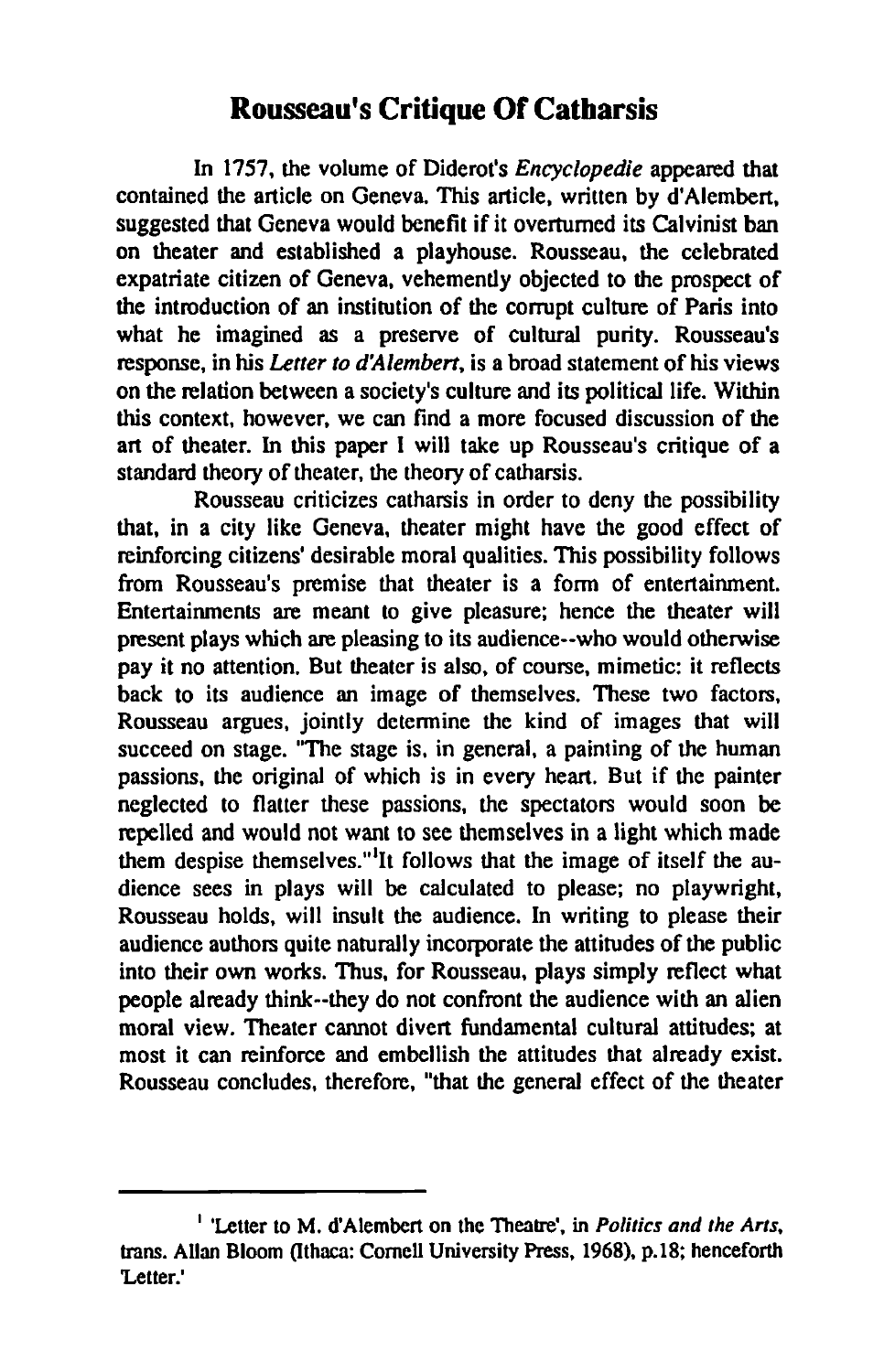is to strengthen the national character. $n^2$ 

Now if the national character is bad. it is obvious that theater would do nothing to make it better. but would ooly help to make it worse. But what if the national character is good? Would it not then follow that theater could improve it further? This possibility presents a problem to Rousseau: since the Genevan way of Iife is indeed good. admitting theater into the city could not hurt. and might even help maintain the standard of culture. Thus he must supplement bis account, to undercut the putatively positive effects for theater his argument allows. Rousseau introduces bis critique of catharsis at just this point--in order to assert that theater is a dangerous stimulus of the passions. He argues that in strengthening the national character. theater "give[s] a new energy to ail the passions.'" But this is not a desirable thing. evcn if the national character is good. "It would remain to be seen if the passions did not degenerate into vices from being too much excited. 1 know that the poetic theater claims to do exactly the opposite and to purge the passions in exciting them. But 1 have difficulty understanding this rule. Is it possible that in order to become temperate and prudent we must begin by being intemperate and  $m$ ad?"<sup>4</sup>

Two underlying notions ground Rousseau's disbelief in catharsis. First. as we have seen. he holds that plays do not lead. but follow the emotional commitments of the audience--some kind of emotional appeal is necessary to a play's success. We must feel attracted to at least one of the characters, "otherwise we would have no contact at all with the play."<sup>5</sup> According to Rousseau, its proponents

 $<sup>5</sup>$  ibid., p. 21.</sup>

 $4$ ibid.

<sup>&</sup>lt;sup>2</sup> Letter, p. 20. Note that it is only when looked at from one perspective that theater has this effect--the perspective that attends to the fictional content of the presenled plays. Rousseau aIso considers anolher perspective. whieh attends to theater as an institutional presence in a community. From this latter perspective the effeet of theater is reversed: theater diverts people from their ordinary pursuits. hence tends to weaken the national chameter. Rousseau distinguishes the two perspectives in Lelter. p. 57.

<sup>]</sup> *Lel/er.* p. 20.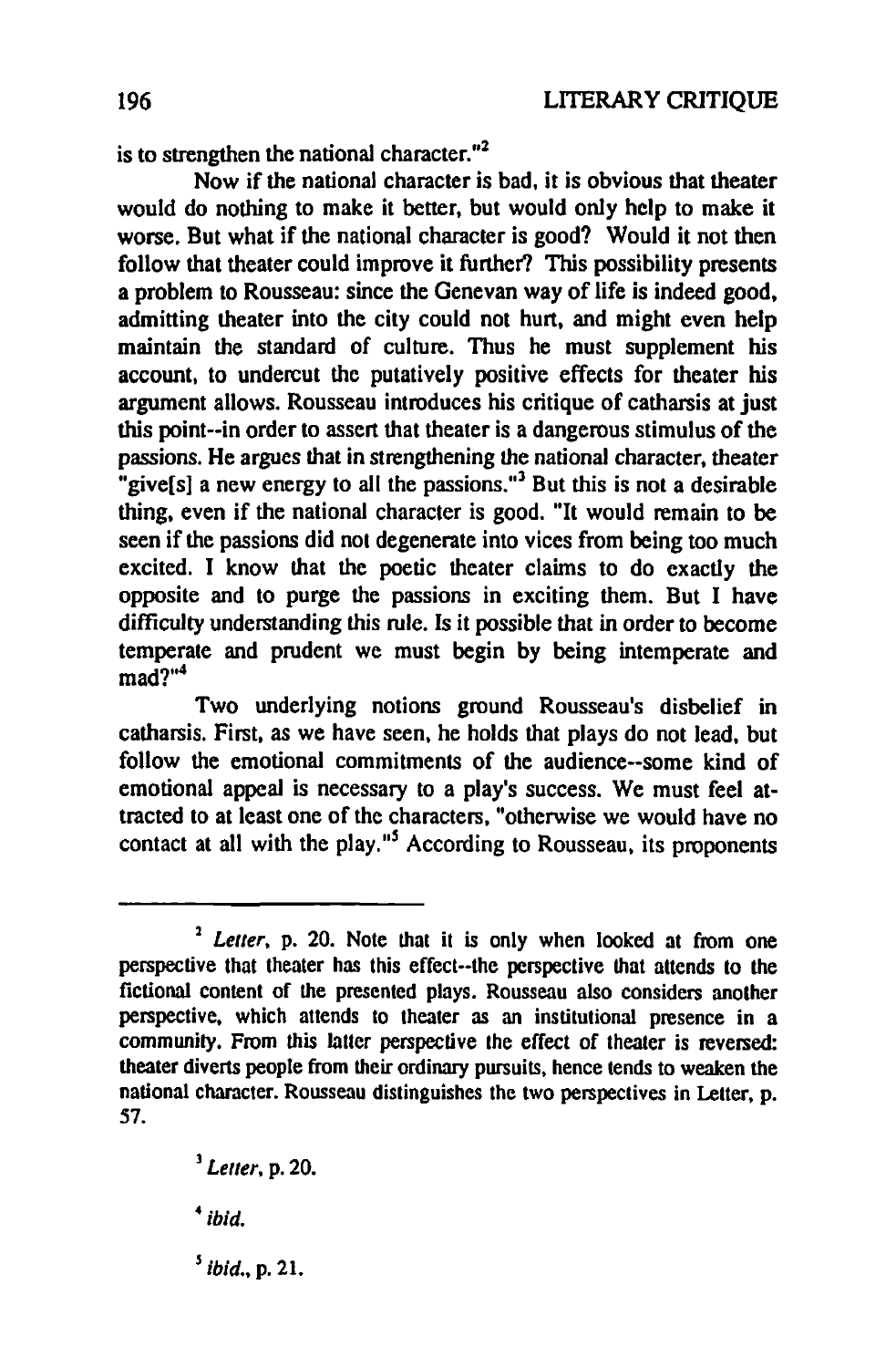argue that catharsis works by generating emotions opposed to the dangerous passions we see in the characters.<sup>6</sup> But since playwrights can only follow their audiences, they make characters attractive to the audience by investing them with qualities the audience already likes.

Thus, on the one hand, if we dislike a character, it follows that we would tend not to see its emotions as reflecting our own. That characler's passion is hardly purged from us; we already hold it at a distance. On the other hand, if we like a character. it follows that we are quite happy to share in its emotions; whatever emotion we feel with respect to the character is again hardly purged. But rather reinforced. ln sum, because it mirrors its audience, "the thealer purges the passions that one does not have and foments those that one does."<sup>7</sup>

Second, Rousseau believes that the proponents of catharsis hold a mistaken view of human psychology: they underestimate the conlagiousness of emotional response. People enjoy satisfying their own emotional demands--to an extent that makes it impossible to contain emotionality once it has been provoked. Rousseau shows a Platonic fear of the emotions: in the psycho-political analogy of the *Republic* the emotions are an unruly mob threatening to usurp reason and dominate the psyche. The emotions. on this view. are inherently dangerous. Even if theater stimulates emotions directed towards morally acceptable ends. the unavoidable concomitant is a general susceptibility to emotionality. "Do we not know that all the passions are sisters and that one alone suffices for arousing a thousand, and that to combat one by the other is only the way to make the heart more sensitive to them all?" $8$  By offering an outlet for our emotions, theater only strengthens our desire for emotional outlet.

Now we should note that this is a curious position for Rousseau to take. His feminizing of the passions as sisters is an obvious corollary to the ancient association of women with emotions and men with rationality Rousseau generally embraces. Nonetheless. as A.O. Hirschman shows, the standard view in Rousseau's own time was that one passion could be used to control anolher: "the idea of engineering social progress by cleverly setting up one passion to fight

- $^7$  ibid., p. 22.
- $<sup>8</sup>$  ibid. p. 21.</sup>

*<sup>6</sup>*ibid., p. 20.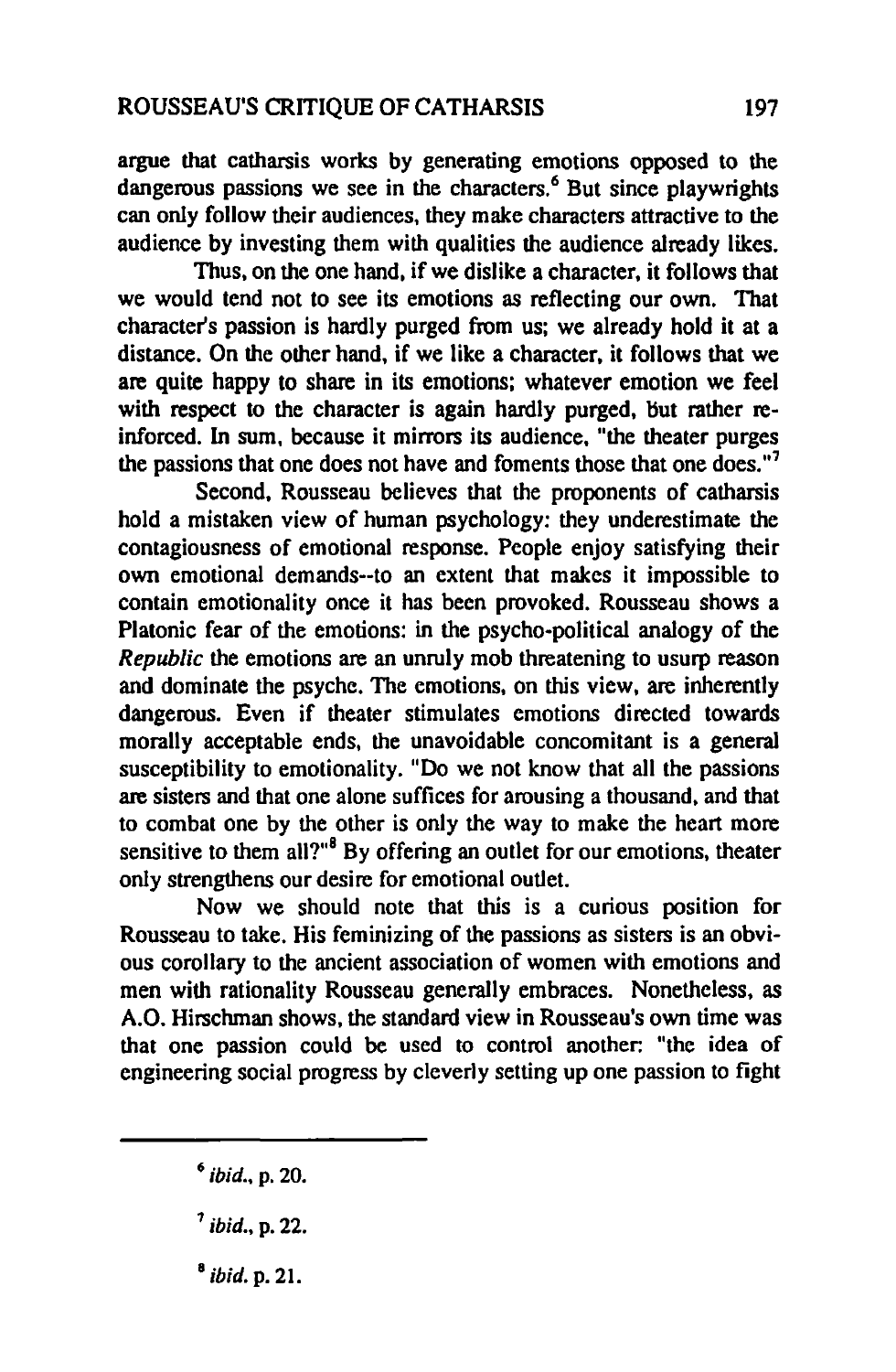another became a fairly common intellectual pastime in the course of the eighteenth century."<sup>9</sup> Indeed, Rousseau understands catharsis to work by just this psychological mechanism of setting one passion against another. But, as we have just seen, he rejects its applicability within the theater--and as a general account of human psychology.

For Rousseau, then, theater does not purge the passions. Far from a cathartic effect, whereby the passions are calmed before they "degenerate into vices," theater intensifies the hold of the passions on the audience. The clearest example of the failure of catharsis for Rousseau occurs with what he calls the "love interest." Rousseau uses an anecdote from Plutarch to allegorize the effect he has in mind.

> When the patrician Manilius was driven from the senate of Rome for having kissed his wife in the presence of his daughter, considering this action only in itself, what had he donc that was reprehensible? Nothing, unquestionably; the kiss even gave expression to a laudable sentiment. But the chaste flames of the mother could inspire impure ones in the daughter. Hence. an example for corruption could be taken from a very decent action. This is the effect of the thealer's permissible loves.<sup>10</sup>

Plays might well, as theater's defenders suggest, depict permissible loves. involving virtuous lovers who are in control of their passions. But. the allegory warns, there is no assurance that the audience will not dissociate the virtue from the passion, and he influenced ooly by the latter.

Rousseau's views on education are permeated by the helief in the power of examples to influence attitudes. That theater sets bad examples is a recurring charge in attacks on theater from Plato on.<sup>11</sup> Rousseau's point is that plays furnish their audiences with two kinds of examples--some which are explicit and others which are implicit.

<sup>10</sup> Letter, p. 52.

<sup>&</sup>lt;sup>9</sup> The Passions and the Interests: Political Arguments for Capitalism *be/ore lts Triumph* (Princeton: U.P., 1977), p. 26. 1 owe Ihis reference to Charles Larmore.

<sup>&</sup>lt;sup>12</sup> See Jonas Barish, *The Anti-theatrical Prejudice* (Berkeley: Univ. Calü. Press, 1981) and M. Sassas, *The Stage Controversy in France /rom Corneille* 10 *Rousseau* (New York: Institute of French Studies, 1933).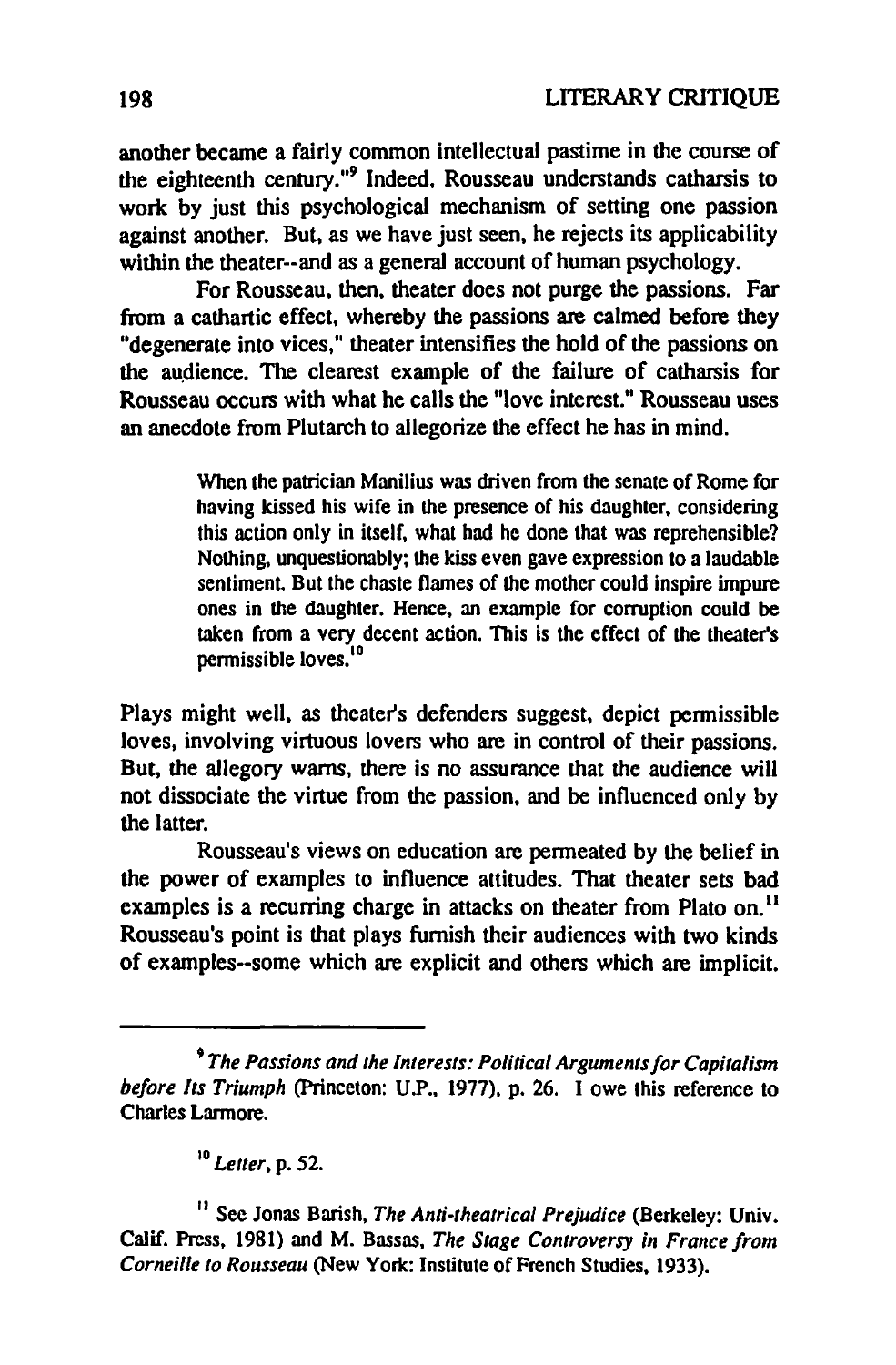"The love that is played in the theater is made legitimate; its end is decent; often it is sacrificed to duty and virtue; and, as soon as it is guilty, it is punished." $12$  That is, the explicit lesson of a play might be morally unassailable. But heneath the explicit level--perhaps opposed to it--the play has an implicit content as weil. 1 say content instead of lesson, because at the implicit level the content cannot easily be formulated into a specific moral. Instead, implicit in a play is a general picture of the world, which takes for granted the irresistibility of certain influences on our behavior--sexual desire, for instance. Thus, plays dispose "the soul to feelings which are too tender and which are later satisfied at the expense of virtue... [Such feelings] do not precisely cause love, but they prepare the way for its being experienced. They do not choose the person who ought to be loved, but they force us to make this choice.  $13$ 

Why does Rousseau fear the implicit content of plays? Clearly he helieves that the effect of the implicit content of a play is longer lasting than the effect of the explicit content. "If the idea of innocence embellishes for a few moments the sentiment that it accompanies, the circumstances are soon effaced from the memory, while the impression of such a sweet passion remains engraved in the depths of the heart."<sup>14</sup> At the explicit level, the playwright guides the audience's response to the appeal of the passions by providing a lesson about how the passions ought to he controlled. Rousseau assumes that the guidance is addressed 10 the spectator's reason. "But is it not ridiculous to pretend that the motions of the heart can be governed, after the event, according to the precepts of reason?"<sup>15</sup> Setting the heart in motion is the effect of the implicit content; Rousseau's concem is that this effect will continue autonomously. If we were capable ourselves of providing the rational govemance of the passions we feel, their persistence after we leave the theater would not be a problem. But in most of us reason is not strong enough. White the passions linger, the playwright's guidance of our response to them does not: it may work during the performance, but it dissipates once

<sup>12</sup>*Leuer,* p. 5 l.

 $13$  ibid.

 $14$  ibid., p. 52.

 $^{15}$  ibid., p. 51.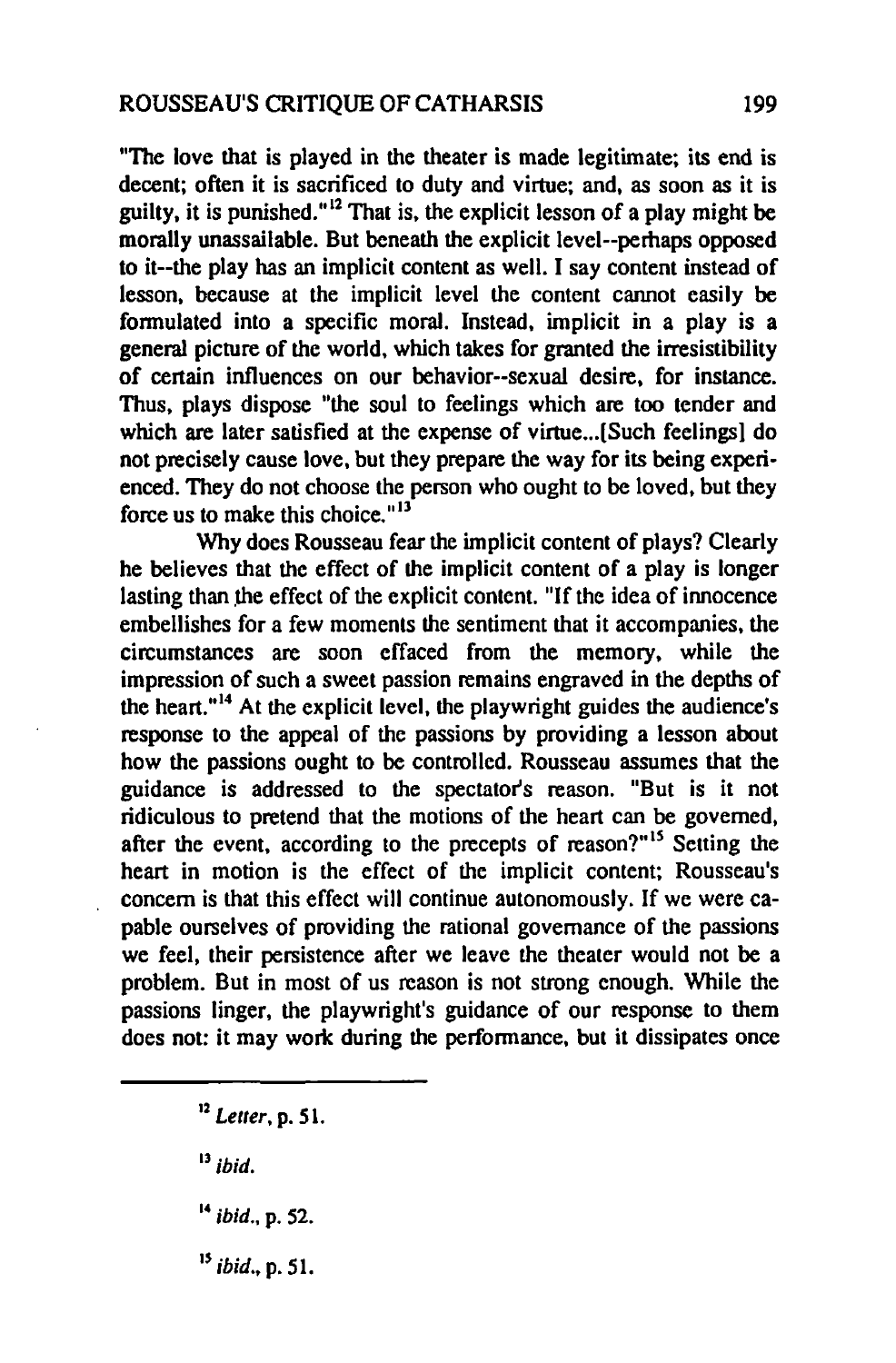the performance is over. Given the strength of the passions in the audience, the implicit content of a play will inevitably subvert the play's explicit lesson.

Thus, Manilius was punished for the *implicit* example he set for bis daughter, whereby the laudable sentiment of love might awaken a sensuality which he would not always be present to control. Rousseau argues not only that at the explicit level plays are unable to effect catharsis, at the implicit level they actually stimulate the passions the audience should struggle to keep in check. But Rousseau intuits a more profound moral flaw in theater, rooted not in what is presented but in the very conditions of theatrical presentation. Rousseau senses the structure of theatrical perception might have a cathartic effect--not of dangerous passions, but of the spectator's sense of moral responsibility.

Enlightenment defenders of theater had argued that plays can inculcate morality by making spectators admire virtuous actions and characters.16 Rousseau responds that in this respect theater is. at best, superfluous. "The source of the concern which attaches us to what is decent and which inspires us with aversion for evil *is in us* and not in the plays. There is no art for producing this concern, but only for taking advantage of it."<sup>17</sup> That is, no play can *make* virtue appealing to its audience. People have an inbom love of the "morally beautiful" which playwrights exploit; if people lack this sense no play can instill it in them.<sup>18</sup> The relevant question, however, is not whether we merely admire the moral beauty of certain actions--it is whether we act morally. For Rousseau it is not enough merely to like the hero; "what is imponant is to act consistently with one's principles and to imitate the people whom one esteems"<sup>19</sup> (esteems for the right reason, of course--Rousseau has in mind the case of a spectator's response to a *virtuous* hero). But there is a gap between esteem and imitation, forced open by self-interest.

The heart of man is always right conceming that which has no

 $<sup>16</sup>$  See Barish, p. 251.</sup>

<sup>17</sup>*Letler,* p. 23; my emphasis.

 $18$  ibid. n.l.

 $19$  ibid., p. 24.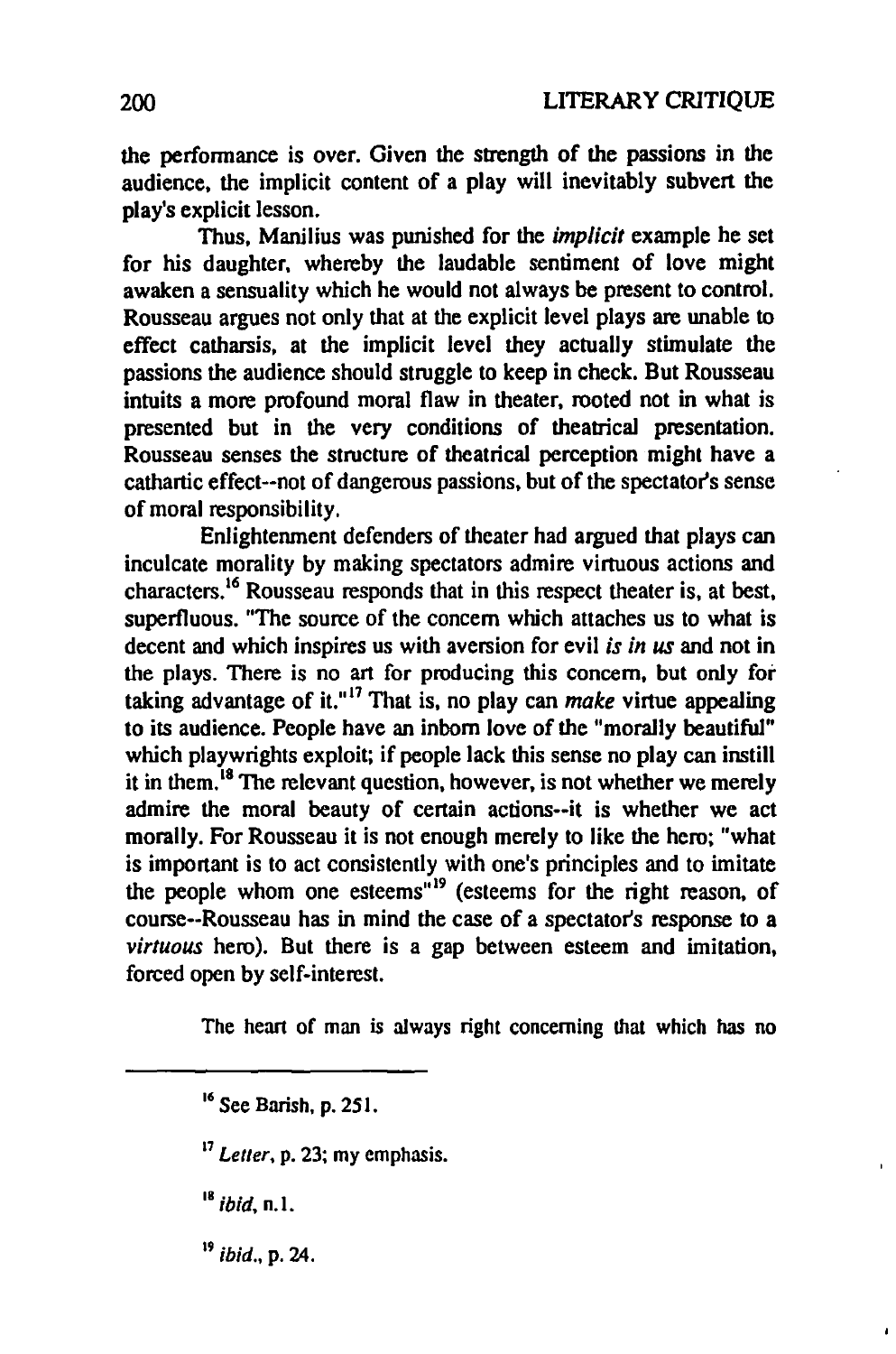personal relation 10 himself. In the quarrels at which we are purely spectators, we immediately take the side of justice, and there is no act of viciousness which does not give us a lively sentiment of indignation so long as we receive no profit from it. But when our interest is involved, our sentiments are soon corrupted. And it is only then that we prefer the evil which is useful to us to the good that nature makes us love.<sup>20</sup>

Theater does nothing to close this gap; indeed, its structure makes theater exacerbate the situation. For in theater the audience can *only* be pure spectators. A feature of theatrical performances is that the spectators take no profit from the outcome of a play; their interests are not at stake. Indeed the extent of the audience's imaginative involvement in a play may be dependent on the fact of disinterestedness: "the heart is more readily touched by feigned ills than real ones" because our emotions "are pure and without mixture of anxiety for ourselves."<sup>21</sup> We must speak, then, of another gap, between the imaginary world of the play and the real world of the audience. This gap might afford the spectators the emotional safety needed to respond to the moral dilemmas of the characters. It is easy--too easy--to he moved by grand moral sentiments in the theater: nothing of our own is at stake, hence no personal motive interferes with our admiration of what is right.

Thus, within the theater, the gap opened up between the world of the play and the real world aligns with the gap between esteem and imitation. We might esteem a character in a play--but this does not guarantee an improvement in our actions. The question is whether our esteem for him during the performance leads us to imitate him in our world. But in our world--the arena for our actions--we are enmeshed in the web of our interests. The force of our interests counteracts the force of the esteem we feel for the hero; the desire to imitate the hero does not survive the lowering of the curtain and the raising of the lights. The fragility of this desire is a necessary conscquence of its genesis: at its birth it is sheltered from the corrosive effect of interest because it is born in the imaginary realm of the stage.

Rousseau, then, is concerned that theater inculcates a purely aesthetic relation to morality. By nature we take pleasure in seeing

 $20$  ibid.

 $^{21}$  ibid., p. 25.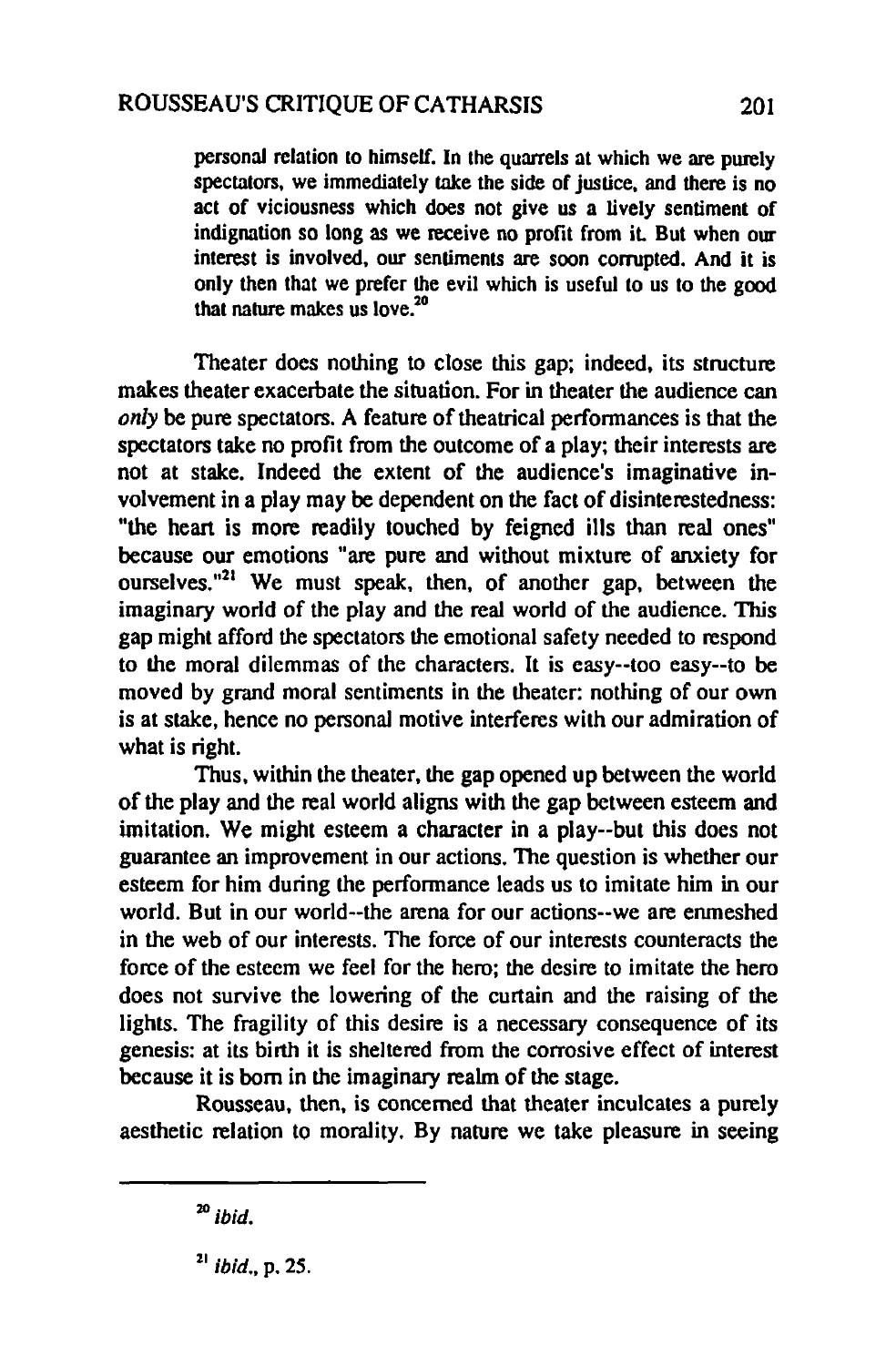moral actions done; theater gives us that pleasure without demanding that we ourselves do anything. In the theater, morality becomes an object of pleasurable contemplation. Reduced to its beauty, morality is stripped of the component of *praxis* that makes it genuine.

> In giving our tears to these fictions, [we feel] we have satisfied all the rights of humanity without having to give anything more of ourselves; whereas unfortunate people in person would require attention from us, relief, consolation, and work. which would involve us in their pains and would require at least the sacrifice of our indolence, from all of which we are quite content to be exempt. $2^2$

In David Marshall's words, 'Theater is dangerous for Rousseau because it teaches people how to avoid sympathy... by substituting a simulacrum of sympathy for actual human interaction.<sup> $123$ </sup> As Benjamin Barber observes, "Rousseau would have found nothing surprising in Broadway audiences who, after applauding the sentiments of black plays... rush anxiously from the theater into waiting taxis, buses and limousines that will protect them from and take them out of an inner city peopled with real-life equivalents of the struggling characters they have just finished cheering."<sup>24</sup>

Rousseau's concem, then, is that theater can become a substitute for morality: we feel we have acted morally because we have understood and approved of the moral of a play. But, of course, in the theater we precisely avoid the difficulties that accompany moral action--the gritty reality of doing good. Wc need not confront the competing claims of morality and our own interests. Nor do we become personally involved with those we help; characters in a play do not confront us with their needs.

The very structure of theater thus disqualifies it from teaching morality, for Rousseau. Actual moral situations are complicated; morality in the theater is dcceptively simple. The structure of theatrical

<sup>22</sup> *ibid.*, p. 25.

<sup>23</sup> The Surprising Effects of Sympathy: Marivaux, Diderot, Rousseau, *and Mary Shelley* (Chicago: University of Chicago Press), p. 148.

2A 'Rousseau and Brecht: Political Virtue and the Tragic Imagination', in *The Artist and Political Vision*, ed. B. Barber and M. McGrath (New Brunswick, NJ.: Transaction, 1982), p. 9.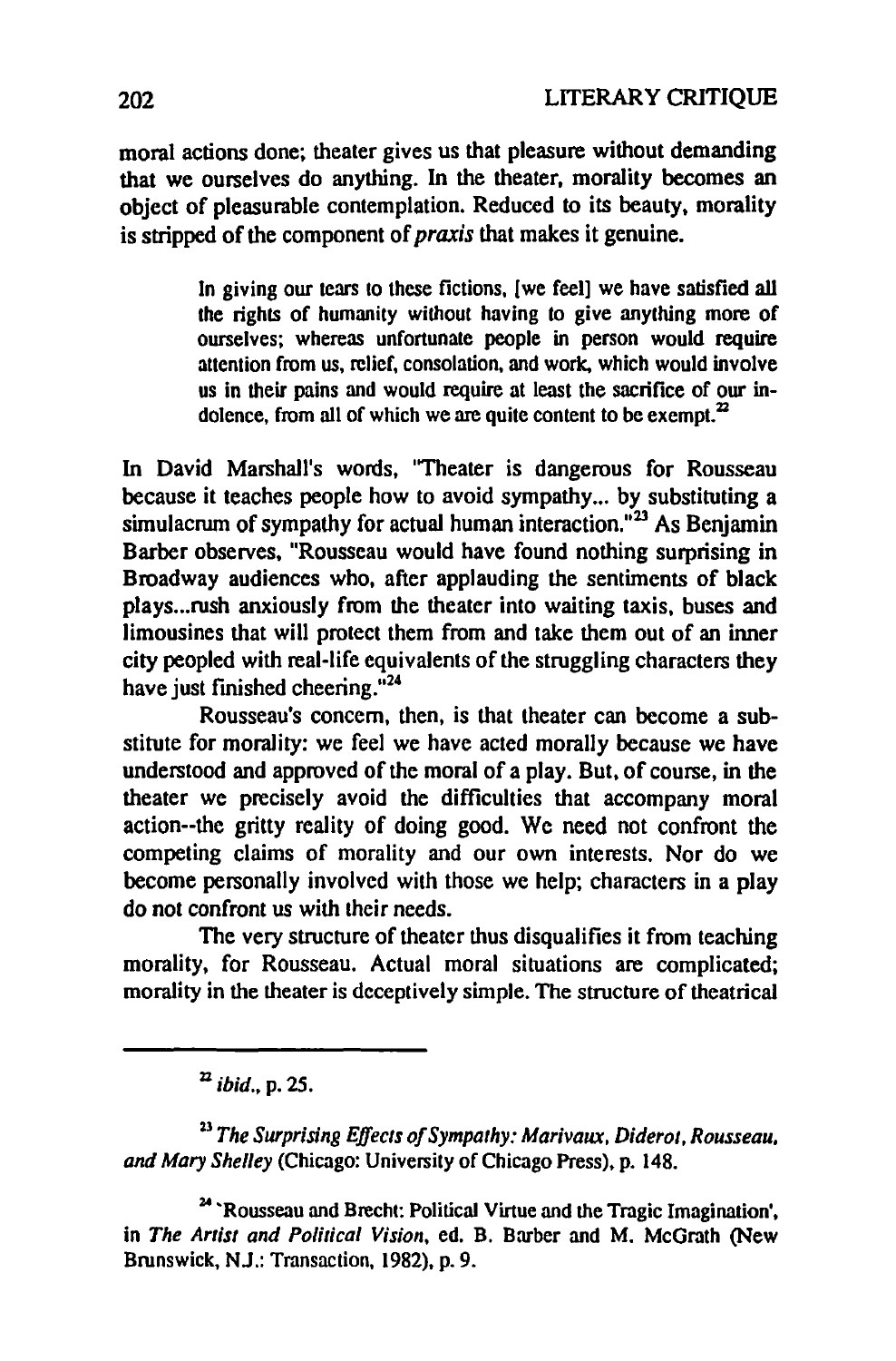perfonnance in principle insulales the audience from the most important dilemma of actual moral life--the dilemma between our desires to act virtuously and to serve our own private interests. This dilemma is exactly what the audience needs most to leam how to resolve. But. Rousseau argues. theater enables men to feel as if they have resolved it without in fact acting virtuously: while at the theater "the sterile interest [spectators] take in virtue serves only to satisfy [their] vanity without obliging [them] to practice it."<sup>25</sup> As Amal Banerjee puts it, theater enables spectators to "perform their moral duties on a purely imaginary plane. $n^{26}$  Thus, Rousseau sarcastically asks whether the aesthetic relation we have to morality in the theater obviates the imperative we feel to act morally in the world:

> In the final accounting, when a man has gone to admire fine actions in stories and to cry for imaginary miseries. what more can be asked of him? Is he not satisfied with himself? Does he not applaud his fine soul? Has he not acquitted himself of all that he owes to virtue by the homage which he has just rendered it? What more could one want of him? That he practice it himself? He has no role to play; he is no actor. $27$

That is, people emerge from the theater with the feeling that their responsibililies have been fulfilled; nothing remains for them to do.

Rousseau concludes, then, that theater might grant a kind of tacit permission to acl conlrary to virtue. Moral aesthetics allows for "moral catharsis": the theater purges its spectators not of their passions, but of their sense of responsibility. For, the vicious man's experience in the theater models bis relation to morality: he takes pleasure in virtuous actions without having to pcrfonn any. "What then does he go to see at the theater? Precisely what he wants to find everywhere: lessons of virtue for the public, from which he excepts himself, and people sacrificing everything to their duty while nothing

<sup>25</sup>*Letter,* p. 57.

<sup>26</sup>'Rousseau's Concept of Theatre', *British Journal of Aesthetics,* v. 17. n. 2 (Spring, 1977), pp. 171-77. p. 173.

<sup>27</sup>*Letter,* p. 25.